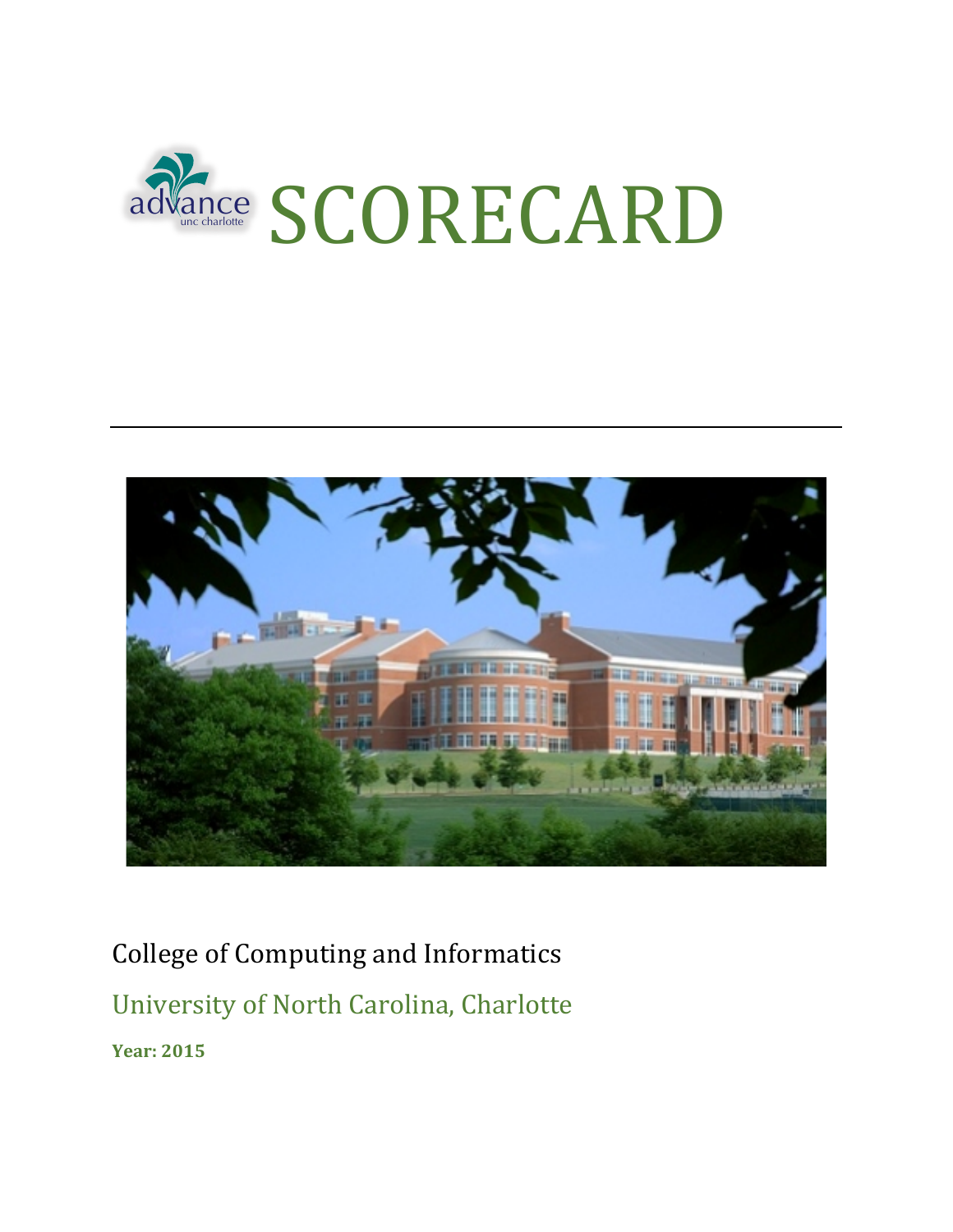# **Score Card at a glance:**

- 1. **Governance and Leadership Scorecard**
- 2. Governance Means for College of Computing and Informatics Compared to **Overall Institutional Mean**
- **3. Construct Leadership Means for College of Computing and Informatics Compared to Overall Institutional Mean**
- **4. Faculty Diversity and Profile by College**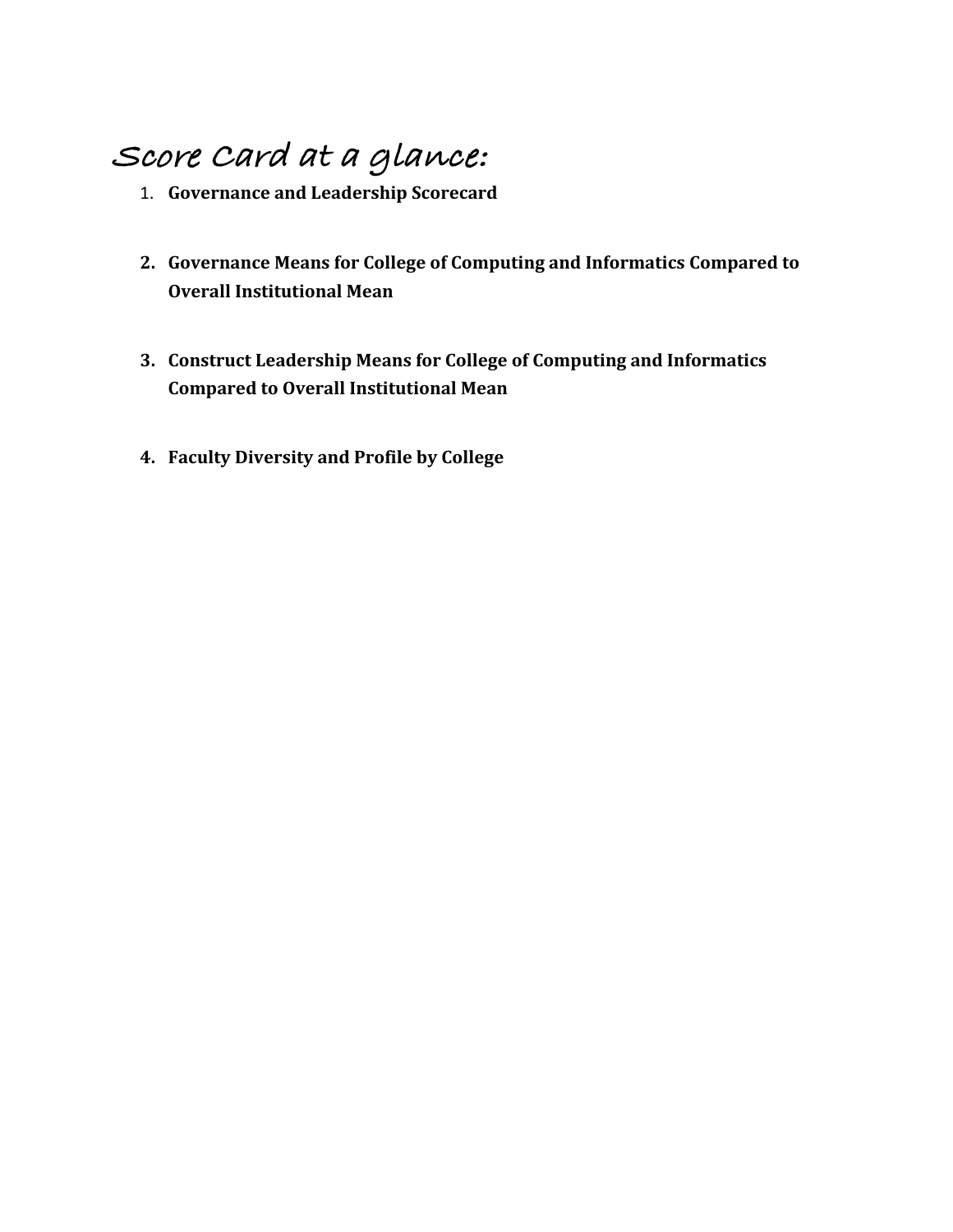| <b>Governance and Leadership Scorecard</b> |            |                       |                                  |  |  |  |
|--------------------------------------------|------------|-----------------------|----------------------------------|--|--|--|
| <b>College of</b><br><b>Computing and</b>  | Governance | Productivity          | <b>Slightly Above</b><br>Average |  |  |  |
| <b>Informatics</b>                         |            | <b>Trust</b>          | Average                          |  |  |  |
|                                            | Leadership | <b>Shared Purpose</b> | <b>Slightly Above</b><br>Average |  |  |  |
|                                            |            | Understanding         | <b>Slightly Above</b><br>Average |  |  |  |
|                                            |            | Adaptability          | <b>Slightly Above</b><br>Average |  |  |  |
|                                            |            | <b>Senior</b>         | <b>Slightly Above</b><br>Average |  |  |  |
|                                            |            | <b>Divisional</b>     | Above Average                    |  |  |  |
|                                            |            | <b>Departmental</b>   | <b>Slightly Below</b><br>Average |  |  |  |
|                                            |            | <b>Faculty</b>        | Average                          |  |  |  |

*Score card values are based on aggregate reports from the COACHE survey conducted in 2014-15.*

#### **Score Card Legend**

Very Above Average= College level performance is substantially better than University mean *performance*

Above Average= College level performance is better than University mean performance Slightly Above Average= College level performance is slightly better than University mean *performance*

Slightly Below Average= College level performance is slightly below University mean performance *Below Average=* College level performance is below University mean performance

Very Below Average= College level performance is substantially below University mean performance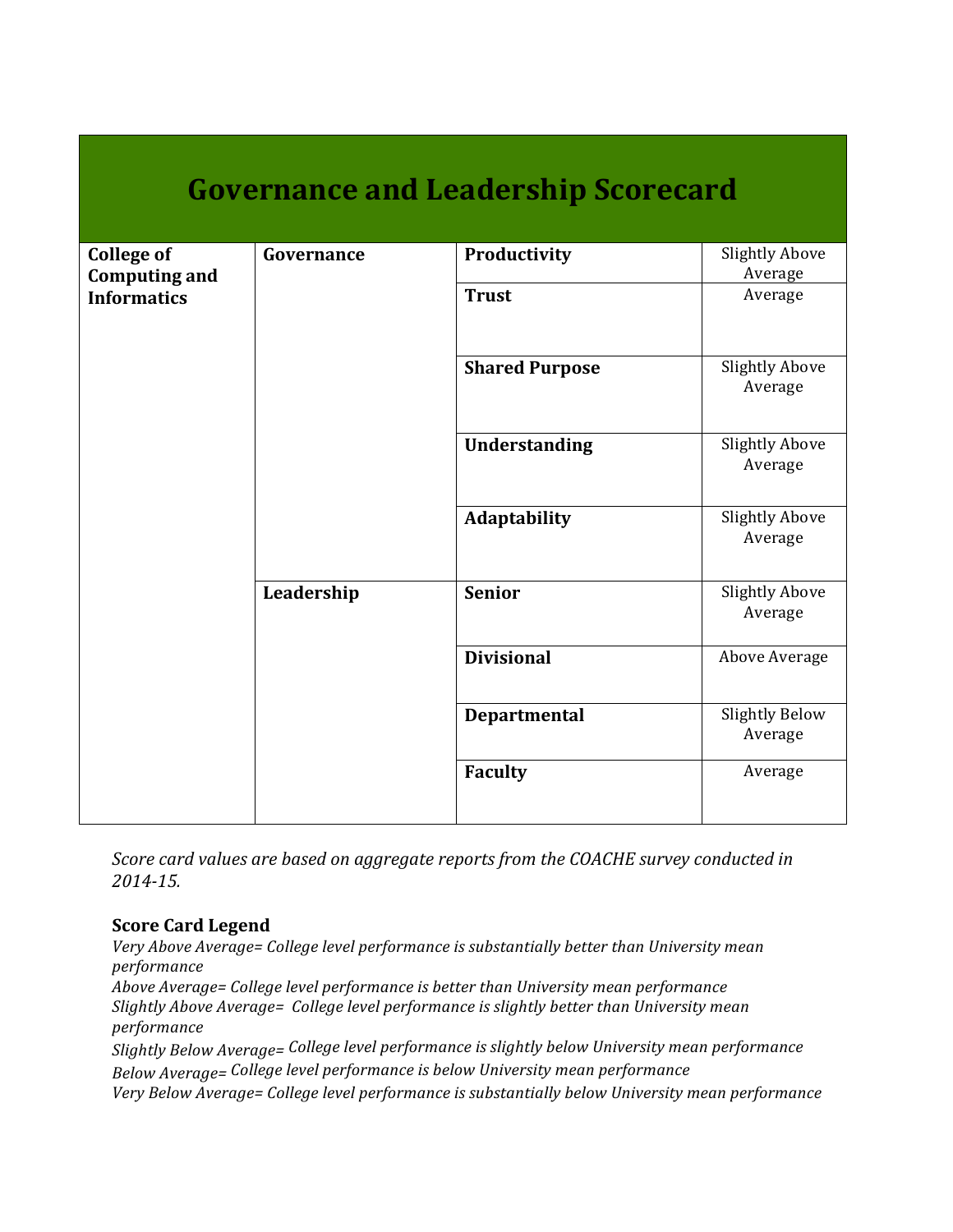### Construct Governance Means for College of Computing and Informatics Compared to Overall Institutional Mean

|                                                             | Computing and<br>Informatics<br>College of |           | nstitutional<br>Average |           |
|-------------------------------------------------------------|--------------------------------------------|-----------|-------------------------|-----------|
|                                                             | Mean                                       | <b>SD</b> | Mean                    | <b>SD</b> |
| <b>Governance: Productivity</b>                             | 3.50                                       | 0.72      | 3.13                    | 0.92      |
| Overall effectiveness of shared governance                  | 3.56                                       | 0.81      | 3.19                    | 1.15      |
| My committees make measureable progress towards goals       | 3.71                                       | 0.85      | 3.42                    | 0.84      |
| <b>Governance: Trust</b>                                    | 3.20                                       | 1.00      | 3.14                    | 0.89      |
| I understand how to voice opinions about policies           | 3.29                                       | 1.15      | 3.05                    | 1.12      |
| Faculty and admin follow rules of engagement                | 3.27                                       | 1.10      | 3.40                    | 0.99      |
| <b>Governance: Shared Purpose</b>                           | 3.28                                       | 1.09      | 3.21                    | 0.93      |
| Important decisions are not made until there is consensus   | 3.28                                       | 1.13      | 2.83                    | 1.06      |
| Faculty and admin have a shared sense of responsibility     | 3.69                                       | 1.14      | 3.57                    | 1.02      |
| Governance: Understanding                                   | 3.26                                       | 1.00      | 3.08                    | 0.87      |
| Faculty governance structures offer opportunities for input | 3.57                                       | 0.93      | 3.13                    | 1.03      |
| Admin communicate rationale for important decisions         | 3.22                                       | 1.11      | 3.05                    | 1.01      |
| Governance: Adaptability                                    | 3.27                                       | 0.84      | 3.04                    | 0.78      |
| Shared governance holds up in unusual circumstances         | 3.40                                       | 0.94      | 3.04                    | 0.91      |
| Institution regularly reviews effectiveness of governance   | 3.29                                       | 0.90      | 2.98                    | 0.97      |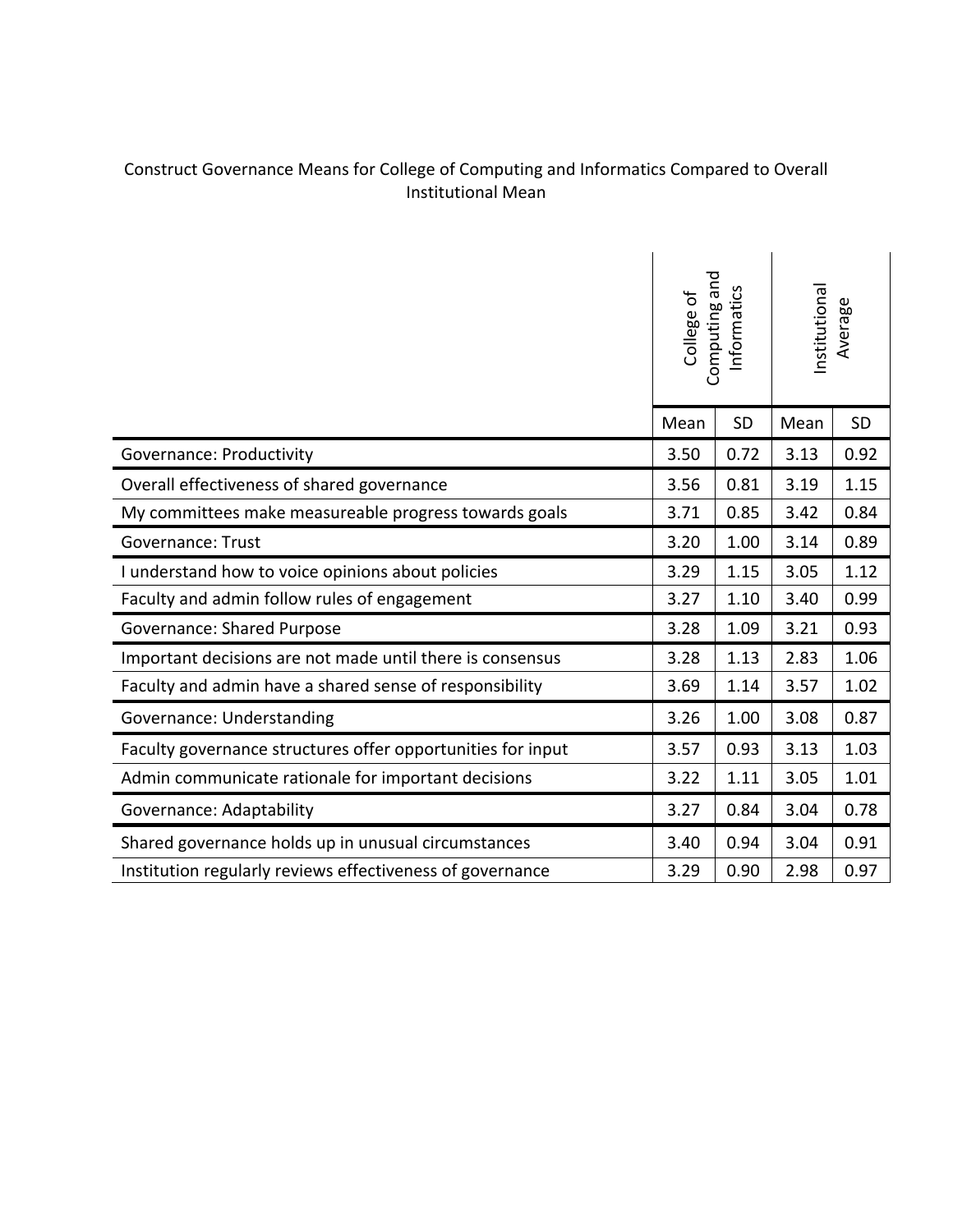#### Construct Leadership Means for College of Computing and Informatics Compared to Overall Institutional Mean

|                                              | Computing and<br>nformatics<br>College of |      | nstitutional<br>Average |           |
|----------------------------------------------|-------------------------------------------|------|-------------------------|-----------|
|                                              | Mean                                      | SD   | Mean                    | <b>SD</b> |
| Leadership: Senior                           | 3.70                                      | 0.87 | 3.49                    | 0.93      |
| Pres/Chancellor: Communication of priorities | 3.76                                      | 0.94 | 3.53                    | 1.04      |
| CAO: Pace of decision making                 | 3.81                                      | 0.87 | 3.52                    | 1.01      |
| Leadership: Divisional                       | 2.90                                      | 1.30 | 3.04                    | 1.15      |
| Dean: Pace of decision making                |                                           | 1.23 | 3.17                    | 1.16      |
| Dean: Stated priorities                      | 3.00                                      | 1.34 | 3.03                    | 1.22      |
| Leadership: Departmental                     | 3.76                                      | 1.24 | 3.55                    | 1.24      |
| Head/Chair: Pace of decision making          | 3.89                                      | 1.28 | 3.45                    | 1.33      |
| Head/Chair: Communication of priorities      | 3.72                                      | 1.32 | 3.48                    | 1.42      |
| Leadership: Faculty                          | 3.42                                      | 0.64 | 3.28                    | 0.78      |
| Faculty leadership pace of decision making   | 3.43                                      | 0.68 | 3.25                    | 0.81      |
| Faculty leadership stated priorities         | 3.55                                      | 0.60 | 3.32                    | 0.78      |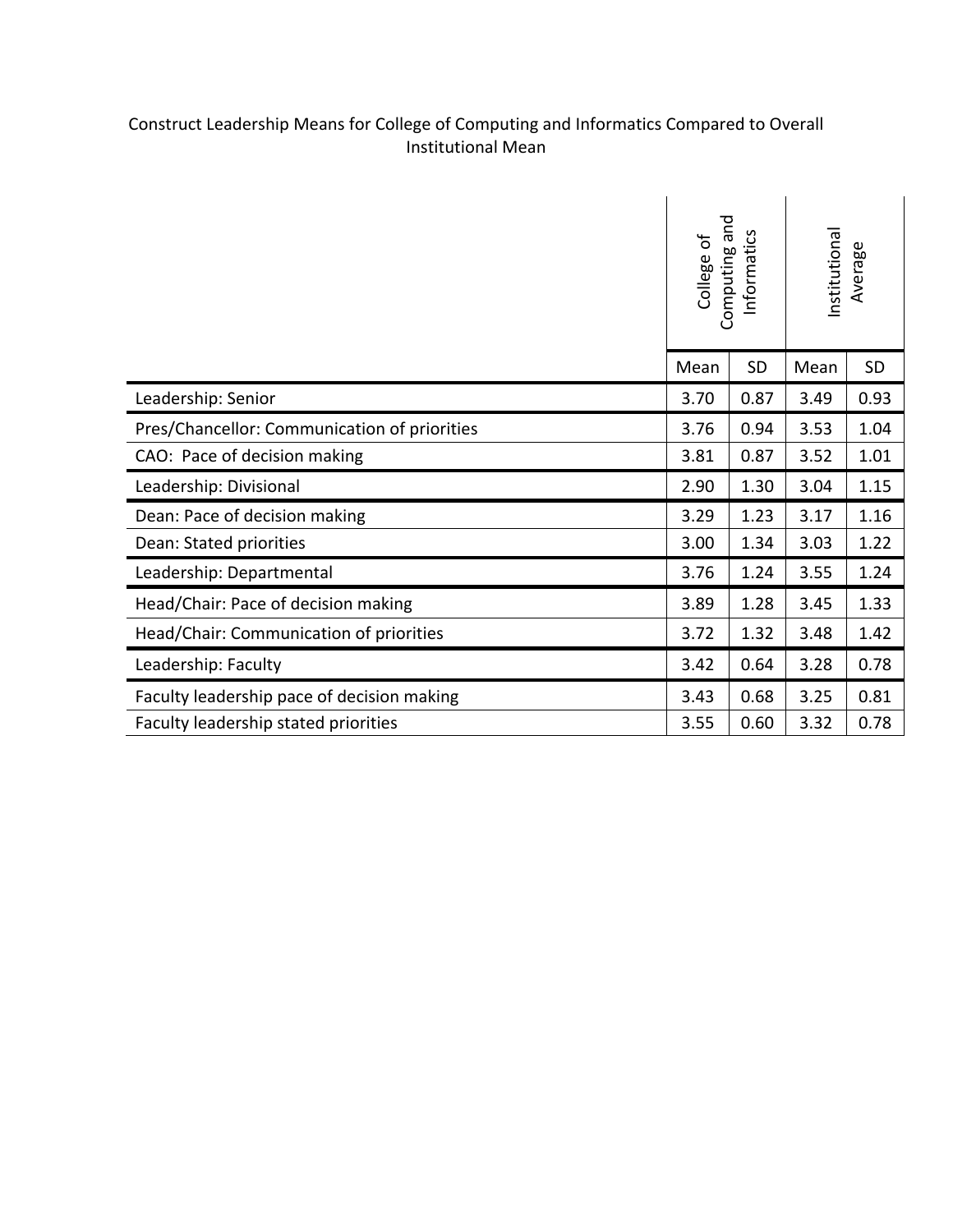| <b>Faculty Profile and Diversity by College</b> |                                     |                    |                      |                               |                |                |                                    |                               |
|-------------------------------------------------|-------------------------------------|--------------------|----------------------|-------------------------------|----------------|----------------|------------------------------------|-------------------------------|
| <b>Constructs</b>                               | Parameters                          | <b>COB</b>         | <b>CCI</b>           | <b>COEd</b>                   | <b>COE</b>     | <b>CHHS</b>    | <b>CAA</b>                         | <b>CLAS</b>                   |
|                                                 |                                     | $(N=87.5)$         | $(N=69)$             | $(N=114.8)$                   | $(N=137)$      | $(N=89.5)$     | $(N=106)$                          | $(N=466.2)$                   |
| Appointment<br><b>Status</b>                    | Full time                           | %N                 | %N                   | %N                            | %N             | %N             | %N                                 | %N                            |
| Rank                                            | Professor<br>Associate<br>Professor | 37<br>33           | 25<br>43             | 22<br>43                      | 28<br>36       | 16<br>30       | 11<br>41                           | 27<br>28                      |
|                                                 | Assistant<br>Professor<br>Lecturer  | 19<br>10           | 19<br>13             | 23<br>$\overline{7}$          | 17<br>20       | 16<br>38       | 25<br>23                           | 17<br>29                      |
| Tenure                                          | Tenured                             | 73                 | 72                   | 75                            | 77             | 48.5           | 77                                 | 69                            |
|                                                 | Non-Tenure<br><b>Track</b>          | 27                 | 28                   | 25                            | 23             | 41             | 23                                 | 31                            |
| Race/<br>Ethnicity                              | American<br>Indian/Alaskan          | N/A                | N/A                  | N/A                           | N/A            | N/A            | N/A                                | N/A                           |
|                                                 | Asian<br>Black/African<br>American  | 21<br>5            | 25<br>$\overline{3}$ | 5<br>11                       | 20<br>6        | 3<br>15        | $\boldsymbol{6}$<br>$\overline{7}$ | 5<br>5                        |
|                                                 | Hawaiian/Pacific<br>Islander        | N/A                | N/A                  | N/A                           | N/A            | N/A            | N/A                                | N/A                           |
|                                                 | Hispanic                            | $\mathbf{1}$       | $\mathbf{1}$         | $\overline{3}$                | $\overline{2}$ | $\overline{4}$ | $\overline{2}$                     | $\overline{4}$                |
|                                                 | White                               | 67                 | 48                   | 70                            | 57             | 76             | 85                                 | 72                            |
|                                                 | Multiracial                         | N/A                | N/A                  | N/A                           | N/A            | N/A            | N/A                                | $\overline{.2}$               |
|                                                 | Non Resident                        | 3                  | 13                   | $\overline{2}$                | 9              | $\overline{2}$ | $\overline{2}$                     | $\overline{7}$                |
|                                                 | Unknown                             | 10                 | 10                   | 5                             | 8              | $\overline{4}$ | 16                                 | $\overline{7}$                |
| Sex                                             | Female                              | 33                 | 31                   | 61                            | 15             | 73             | 49                                 | 49                            |
|                                                 | Male                                | 67                 | 68                   | 39                            | 85             | 27             | 58                                 | 51                            |
| Age                                             | 50 or Above                         | 62                 | 38                   | 48                            | 52             | 54             | 49                                 | 45                            |
|                                                 | 40-49                               | 26                 | 32                   | 28                            | 32             | 30             | 40                                 | 30                            |
|                                                 | 30-39                               | 18<br>$\mathbf{1}$ | 30                   | 21<br>$\overline{\mathbf{3}}$ | 15             | 21             | 25<br>$\mathbf{1}$                 | 21<br>$\overline{\mathbf{4}}$ |
|                                                 | Under 30                            |                    | N/A                  |                               | $\mathbf{1}$   | N/A            |                                    |                               |

N= Full-Time Teaching Faculty for Each College